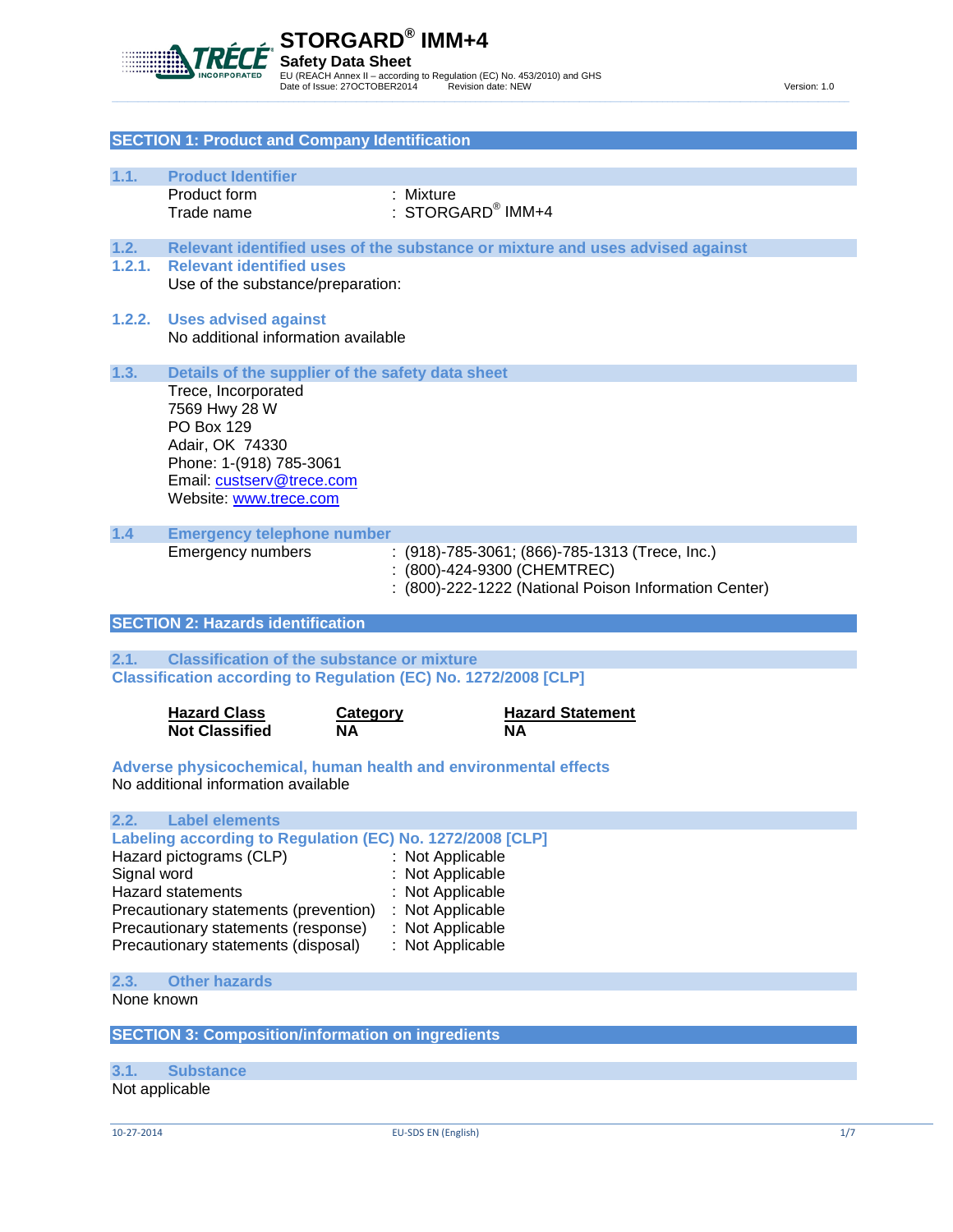# **3.2. Mixture**

| <b>Name</b>                            | Product<br>identifiers  | $%$ /wt. | Classification<br>according to<br>67/548/EEC | <b>Classification according</b><br>to Regulation (EC) No<br>1278/2008 (CLP) |
|----------------------------------------|-------------------------|----------|----------------------------------------------|-----------------------------------------------------------------------------|
| $(9Z, 12E) - 9, 12-tetradecadien-1-yl$ | (CAS No.)<br>30507-70-1 | $< 1\%$  | Not classified                               | Not classified                                                              |
| Other ingredients                      | ΝA                      | >99%     | Not classified                               | Not classified                                                              |

*\*Active ingredients impregnated into natural rubber septa. Exposure potential to the active ingredients is minimal. The meanings of additional EU and GHS phrases/statements in the table above can be found in Section 16.*

| <b>SECTION 4: First aid measures</b>                           |                                                                                                                                                                                                                          |  |  |  |
|----------------------------------------------------------------|--------------------------------------------------------------------------------------------------------------------------------------------------------------------------------------------------------------------------|--|--|--|
| 4.1. Description of first aid measures                         |                                                                                                                                                                                                                          |  |  |  |
| Eye exposure                                                   | : Flush with water for 15 minutes. Seek medical help if necessary.                                                                                                                                                       |  |  |  |
| Skin exposure                                                  | : Wash area well with water. Seek medical help if necessary.                                                                                                                                                             |  |  |  |
| Inhalation                                                     | : Remove to fresh air. Give oxygen and call a physician.                                                                                                                                                                 |  |  |  |
| Ingestion                                                      | : Administer water and call a physician or poison control center<br>immediately. Do not induce vomiting.                                                                                                                 |  |  |  |
| 4.2.                                                           | Most important symptoms and effects, both acute and delayed                                                                                                                                                              |  |  |  |
| Symptoms/injuries<br><b>Risks</b>                              | : No information available<br>: No information available                                                                                                                                                                 |  |  |  |
| 4.3.<br>No additional information available                    | Indication of any immediate medical attention and special treatment needed                                                                                                                                               |  |  |  |
| <b>SECTION 5: Firefighting measures</b>                        |                                                                                                                                                                                                                          |  |  |  |
| <b>Extinguishing media</b><br>5.1.                             |                                                                                                                                                                                                                          |  |  |  |
| Suitable extinguishing media<br>Unsuitable extinguishing media | : Carbon dioxide $(CO2)$ , foam, dry chemical<br>High volume water jet (water contamination risk from runoff)                                                                                                            |  |  |  |
| 5.2.<br>Special hazards arising from the substance or mixture  |                                                                                                                                                                                                                          |  |  |  |
| Fire hazard                                                    | : None                                                                                                                                                                                                                   |  |  |  |
| <b>Explosion hazard</b><br>Reactivity                          | : Product is not explosive<br>The product is stable at normal handling and storage conditions                                                                                                                            |  |  |  |
| <b>Advice for firefighters</b><br>5.3.                         |                                                                                                                                                                                                                          |  |  |  |
| Firefighting instructions                                      | : Use standard firefighting procedures.                                                                                                                                                                                  |  |  |  |
| <b>SECTION 6: Accidental release measures</b>                  |                                                                                                                                                                                                                          |  |  |  |
| 6.1.                                                           | Personal precautions, protective equipment and emergency procedures                                                                                                                                                      |  |  |  |
| General measures                                               | : Wear appropriate personal protective equipment (PPE): Eye<br>protection, and gloves. Sweep up or scoop up dispensers. Put in<br>appropriate container and dispose according to Local, State or<br>Federal regulations. |  |  |  |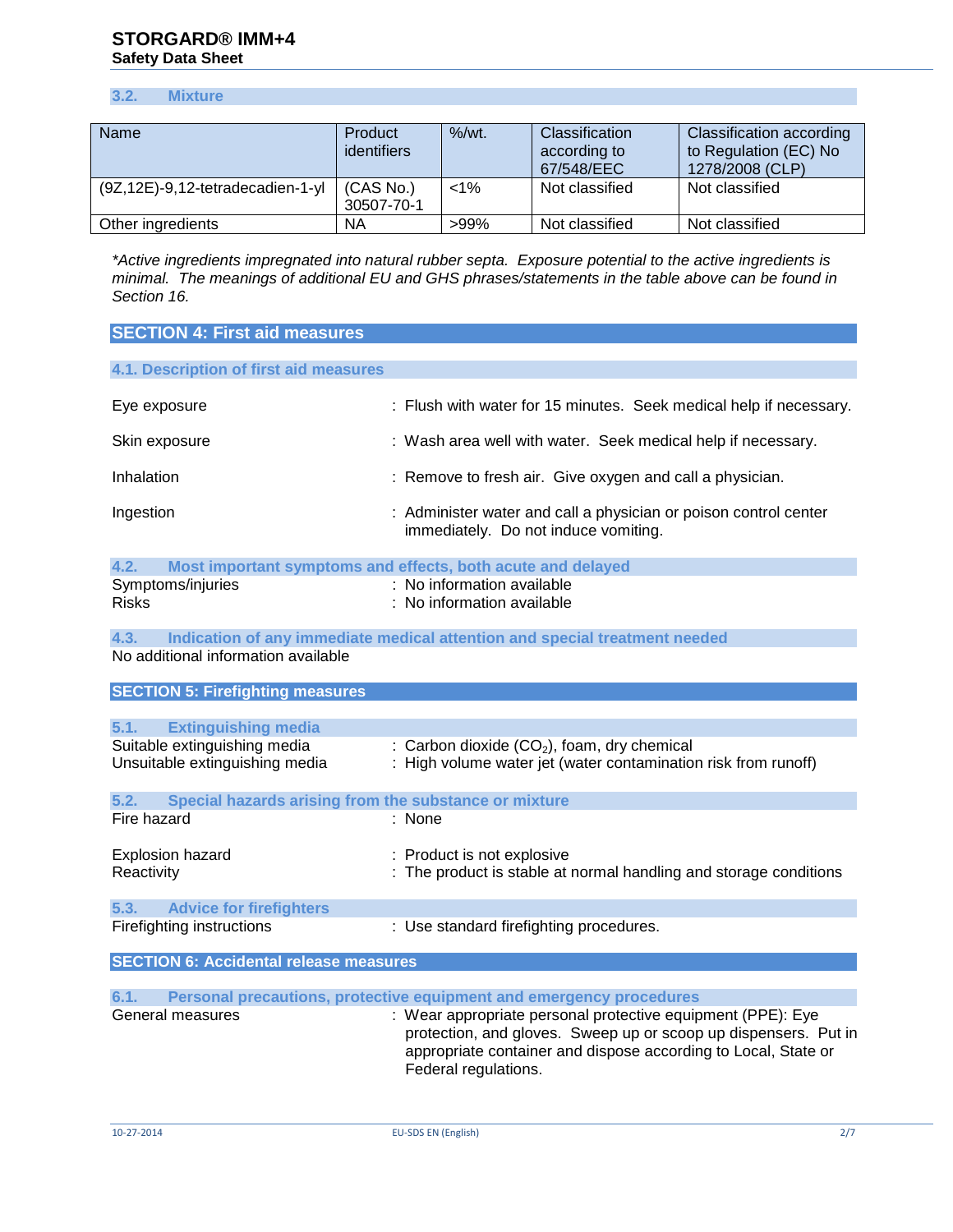| 6.1.1. For non-emergency personnel<br>Protective equipment                           | : Not applicable     |                                                                                                                                                                                                         |  |
|--------------------------------------------------------------------------------------|----------------------|---------------------------------------------------------------------------------------------------------------------------------------------------------------------------------------------------------|--|
| 6.1.2. For emergency responders<br>Protective equipment                              | : Not applicable     |                                                                                                                                                                                                         |  |
| <b>6.2. Environmental precautions</b><br>Not applicable                              |                      |                                                                                                                                                                                                         |  |
| 6.3. Methods and material for containment and cleaning up<br>Methods for cleaning up | federal regulations. | : Incineration or sanitary landfill in accordance with local, state, and                                                                                                                                |  |
| <b>SECTION 7: Handling and storage</b>                                               |                      |                                                                                                                                                                                                         |  |
| 7.1. Precautions for safe handling                                                   |                      |                                                                                                                                                                                                         |  |
| Precautions for safe handling                                                        | toilet.              | : Wash hands thoroughly with soap and water after handling and<br>before eating, drinking, chewing gum, using tobacco, or using the                                                                     |  |
| 7.2. Conditions for safe storage, including any incompatibilities                    |                      |                                                                                                                                                                                                         |  |
| Storage conditions                                                                   |                      | : Store in tightly closed, original container. Store in a cool, dry place<br>at a temperature below 40 $^{\circ}$ C. Keep separated from incompatible<br>substances. Keep out of the reach of children. |  |

# **7.3. Specific end use(s)**

For use in insect monitoring traps.

**SECTION 8: Exposure controls/personal protection**

**8.1. Personal protective equipment**

Eye/Face Protection: Not normally required.

Skin Protection: Not normally required.

Repiratory Protection: Not normally required.

General Hygiene Considerations: Personal hygiene is an important work practice exposure control measure and the following general measures should be taken when working with or handling this material: 1) do not store, use and/or consume foods, beverages, tobacco products, or cosmetics in areas where this material is stored; 2) wash hands carefully before eating, drinking, using tobacco, applying cosmetics or using the toilet.

#### **8.2. Exposure controls**

Exposure limits have not been established for any of the ingredients in this product.

# **SECTION 9: Physical and chemical properties**

| Information on basic physical and chemical properties<br>9.1. |                     |
|---------------------------------------------------------------|---------------------|
| Physical state                                                | : Solid shapes      |
| Color                                                         | : Red               |
| Odor                                                          | : Very mild, oily   |
| Odor threshold                                                | : No data available |
| pH (1%)                                                       | : No data available |
| Relative evaporation rate (butyl<br>$acetate=1)$              | : No data available |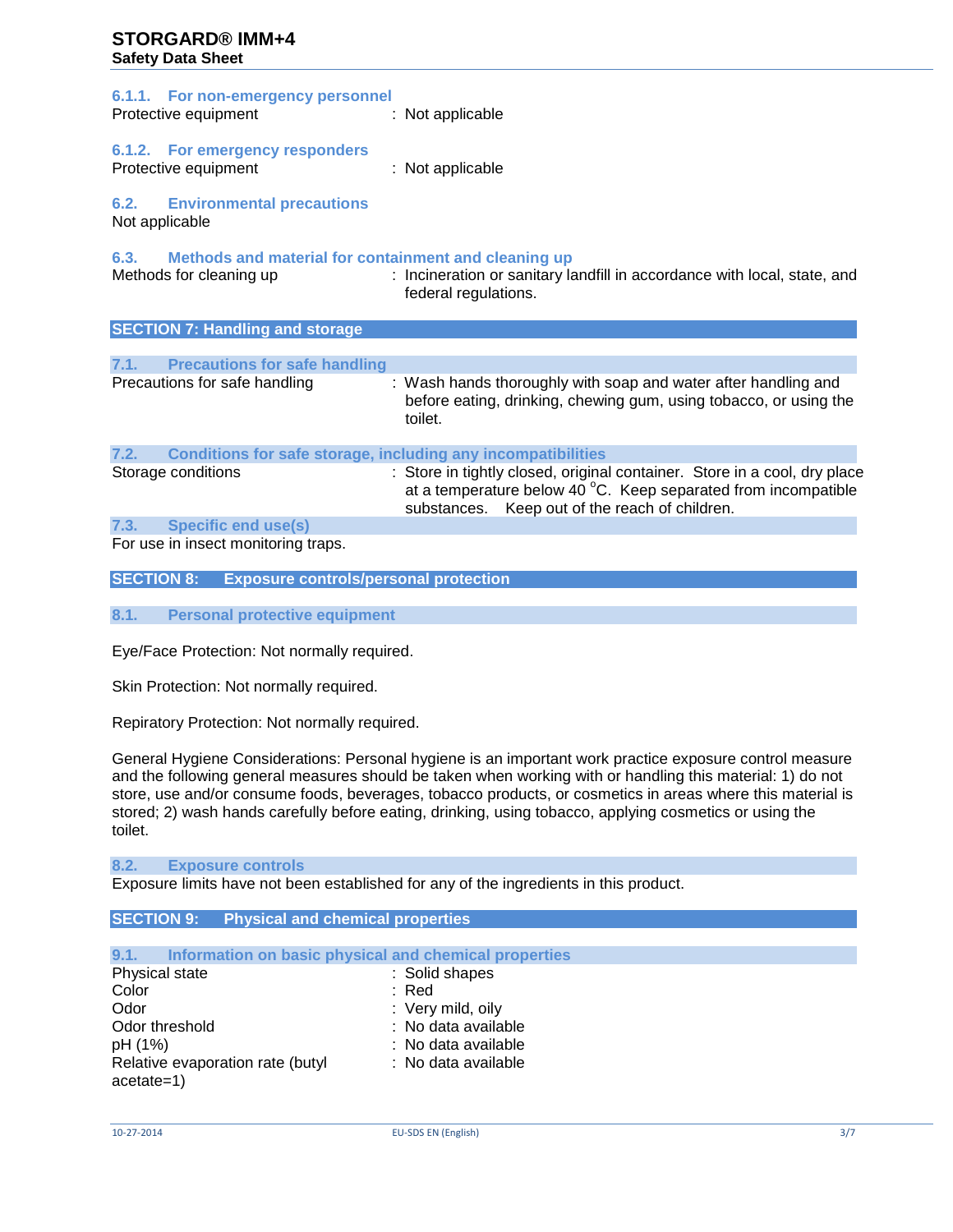Melting point **in the case of the case of the case of the case of the case of the case of the case of the case of the case of the case of the case of the case of the case of the case of the case of the case of the case of** Freezing point : No data available Boiling point **in the contract of the Soling Point Contract Soling Point Contract Soling Point Contract Soling Point Contract Soling Point Contract Soling Point Contract Soling Point Contract Soling Point Contract Soling P** Self-ignition temperature : No data available Decomposition temperature : No data available<br>
Flammability (solid gas) : Non-flammable Flammability (solid, gas) Vapor pressure : No data available Relative vapor density at 20 °C Relative density Density/bulk density **in the set of the contract of the Density**  $\blacksquare$ : No data available Solubility **Solubility** : Insoluble in water<br>
Log Pow **interval in the Contract of Solution**<br>
Solubility **in the Contract of Solution**<br>
In the Contract of Solution Contract in the Contract of Solution Contract in the Contr Log Kow : No data available Viscosity, kinematic<br>
Explosive properties<br>
Explosive intervals<br>
Explosive<br>
Contract Abbrevia Contract Abbrevia Contract Abbrevia<br>
Contract Abbrevia Contract Abbrevia<br>
Contract Abbrevia Contract Abbrevia<br>
Contract Abbrevia Explosive properties Oxidizing properties **in the Contract Contract Contract Contract Contract Contract Contract Contract Contract Contract Contract Contract Contract Contract Contract Contract Contract Contract Contract Contract Contract Cont** Explosive limits : Not applicable

: Not applicable : No data available<br>: No data available : No data available

- 
- **9.2. Other information**

No additional information available

# **SECTION 10: Stability and reactivity**

#### **10.1. Reactivity**

The product is stable at normal handling and storage conditions.

#### **10.2. Chemical stability**

Stable under normal conditions.

# **10.3. Possibility of hazardous reactions**

No additional information available

#### **10.4. Conditions to avoid**

Protect from excessive heat, sparks and open flame.

#### **10.5. Incompatible materials**

Acids, strong oxidizers

#### **10.6. Hazardous decomposition products**

Hazardous decomposition products may be released during fire or exposure to extreme heat, including oxides of carbon and aromatic/aliphatic hydrocarbons.

#### **SECTION 11: Toxicological information**

# **11.1. Information on toxicological effects**

| <b>Pheromone mixture</b>  |               |  |
|---------------------------|---------------|--|
| LD50 oral rat             | Not available |  |
| LD50 dermal rabbit        | Not available |  |
| LC50 inhalation rat (4 h) | Not available |  |

| : No data available |
|---------------------|
| : No data available |
| : No data available |
| : No data available |
|                     |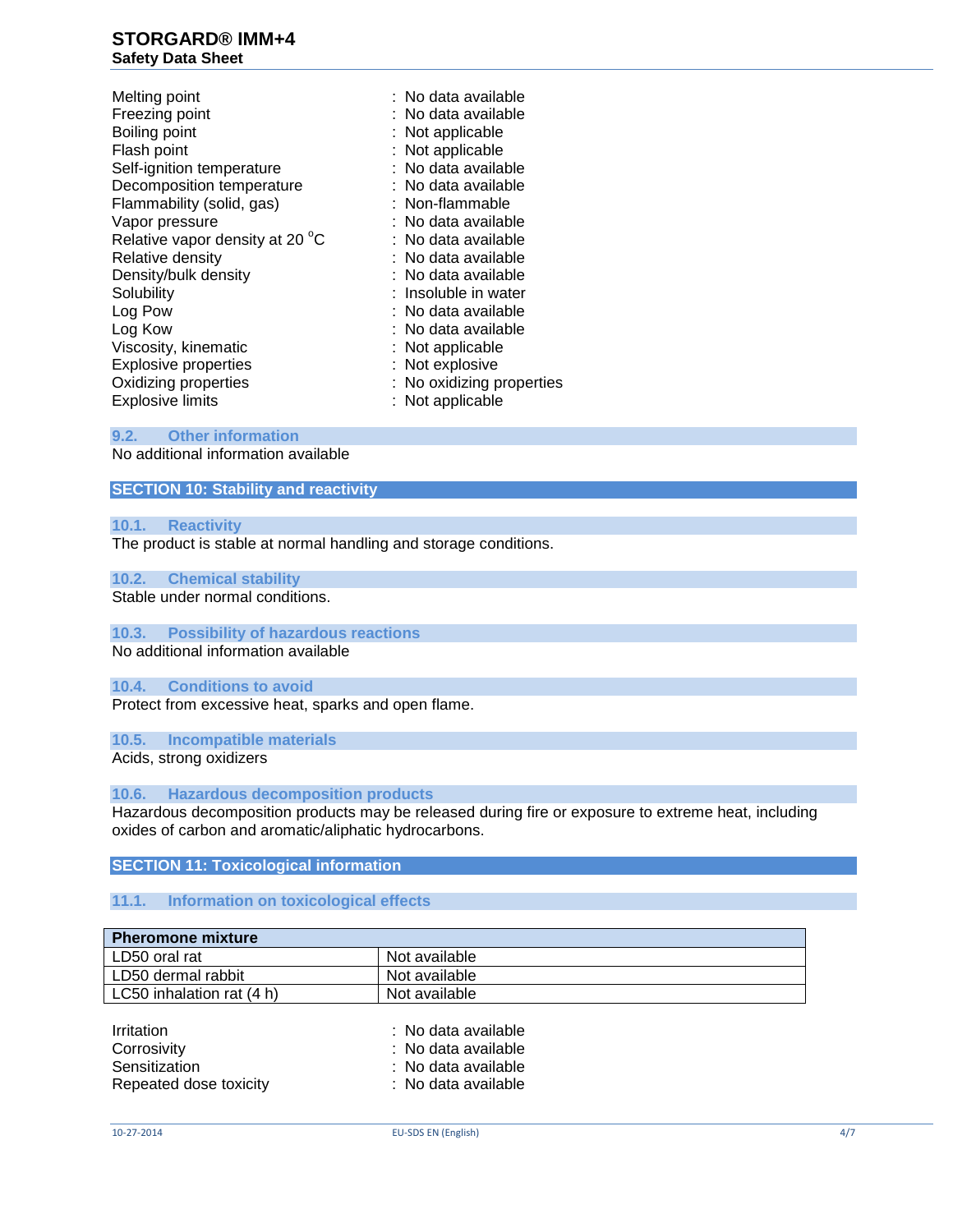Carcinogenicity : Not listed as a carcinogen by IARC, NTP, OSHA, or ACGIH<br>Mutagenicity : Not considered to be a mutagen

: Not considered to be a mutagen

Toxicity for reproduction : Not considered a reproductive toxin

**SECTION 12: Ecological information**

#### **12.1. Toxicity**

| Pheromone mixture                    |               |  |
|--------------------------------------|---------------|--|
| Fish (Rainbow Trout 96 hr.)          | Not available |  |
| Daphnia (48 hr.)                     | Not available |  |
| Acute toxicity to Honey bees         | Not available |  |
| Acute toxicity to Birds (acute oral) | Not available |  |

#### **12.2. Persistence and degradability**

Active ingredients readily degrade to carbon dioxide and water.

**12.3. Bioaccumulative potential**

Does not bioaccumulate.

**12.4. Mobility in soil** No additional information available

**12.5. Results of PBT and vPvB assessment**

No additional information available

**SECTION 13: Disposal considerations**

**13.1. Waste treatment methods**

Disposal: Wastes resulting from the use of this product must be disposed of on site or at an approved incineration or sanitary landfill in accordance with local, state and federal regulations.

Container disposal: Contaminated packaging material should be treated as the product. Do not reuse or refill this container.

**SECTION 14: Transport information**

# **Not Regulated by US DOT Not Regulated by Canadian TDG for ground shipment**

In accordance with ADR / RID / IMDG / IATA / AND

# **14.1. UN number**

Not applicable – Not a dangerous good with respect to transport regulations

**14.2. UN proper shipping name** Not applicable

**14.3. Transport hazard class(es)** Not applicable

**14.4. Packing group** Not applicable

**14.5. Environmental hazards**